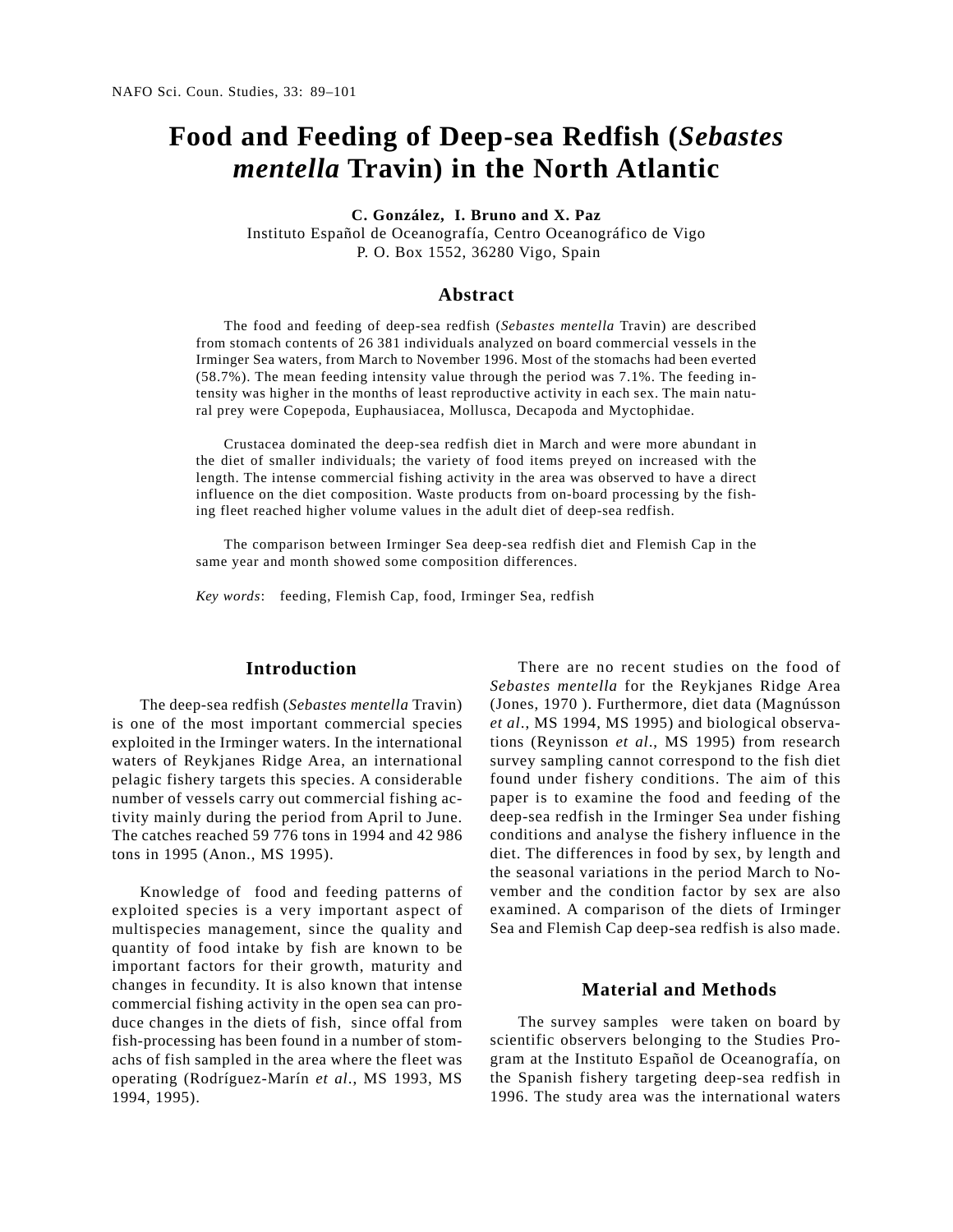of the Irminger Sea, and the material was taken from the Spanish fishery targeting deep-sea redfish in ICES Div. XII and XIVb, Reykjanes Ridge Area, where the international commercial fleet operates (Fig. 1). During the period March to November 1996, three on-board scientific observers under the Spanish program took biological samples of *Sebastes mentella*. In each haul, about 100 individuals were examined. Each specimen was measured to the nearest cm, sexed and stomach content examined. Fish whose stomachs were everted or contained prey ingested in the fishing gear were discarded. The volume (in cc) of each stomach content was quantified with a trophometer (Olaso, 1990) and the percentage with respect to this volume and number of each prey were also noted for the period March to August. Prey were identified to the lowest possible taxonomic level.

For stomach content analysis, predator length, sex and month were taken into account. With regard to predator length, 6 length groups with a range of 5 cm were established.

Information on *Sebastes mentella* from Flemish Cap, Northwest Atlantic (NAFO Div. 3M) corresponding to July 1996 was provided by A. Vázquez (pers. comm., Instituto Investigaciones Marinas, (IIM-CSIC), Vigo 1997) and on biological data by E. Rodríguez-Marín (pers. comm., Institutol Espanol de Oceanografia (IEO), Santander 1997). This made it possible to make some comparisons between the Flemish Cap and Irminger Sea populations.

To evaluate the importance of stomach content, the following indices were used:

Frequency of occurrence (*FO* as percentage):

$$
FO = n_p / N_t * 100,
$$

where  $n_p$  is the number of stomachs with a specific prey, and  $N_t$  is the total number of stomachs containing food analyzed.

The frequency of occurrence method was used to characterize fish feeding; only stomachs containing food were used for estimation (Kennedy and Fitztmaurice, 1972). This method does not give quantitative information, but is efficient and requires a minimum of apparatus, giving a somewhat qualitative picture of the food spectrum (Hyslop, 1980).



Fig. 1. Map showing the fishing zone of international commercial activity targetting *Sebastes mentella* in the Irminger Sea in the Reykjanes Ridge Area, March to November 1996.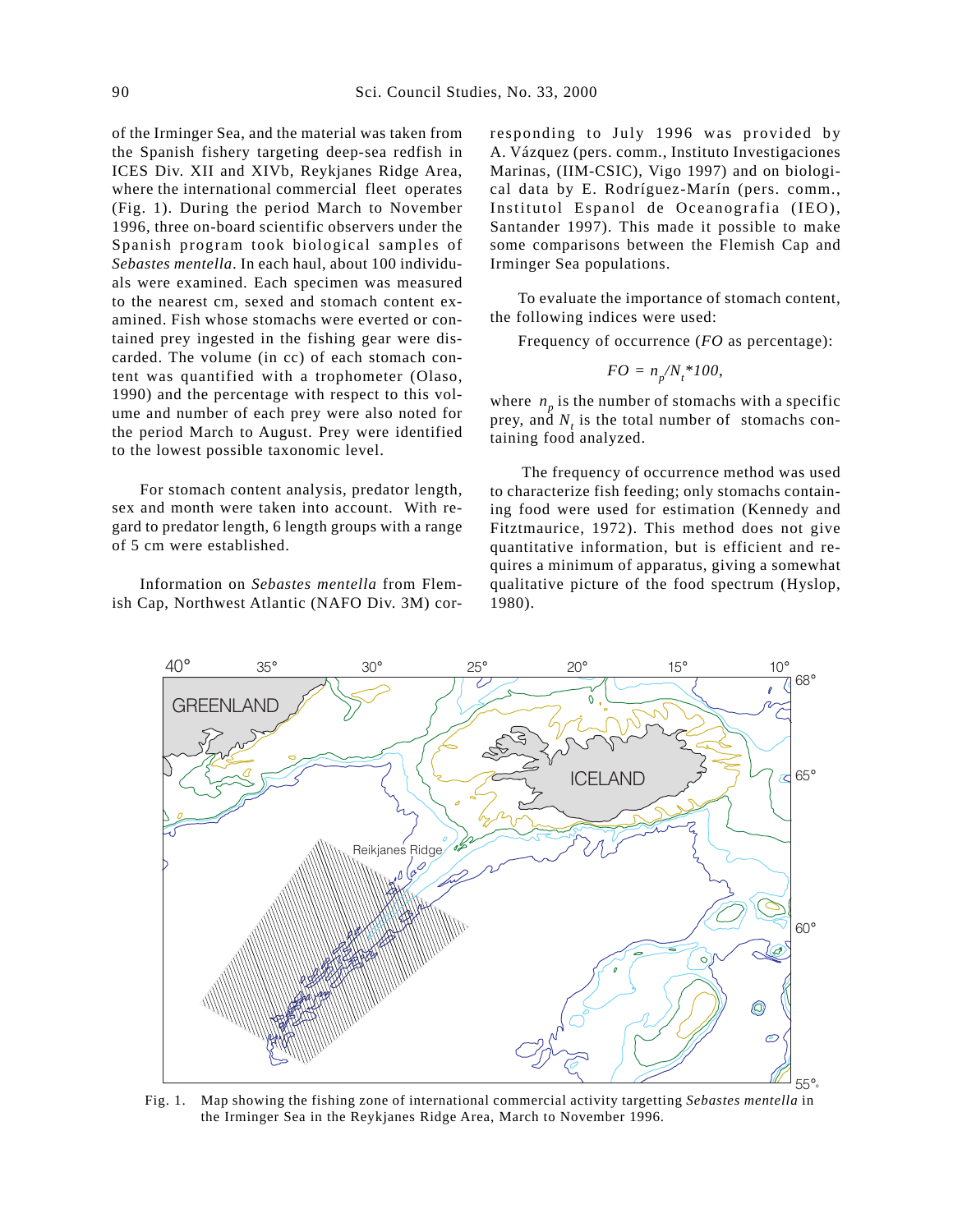Percentage by number (*N*):

$$
N = n_p / N_t * 100,
$$

where  $n_p$  is the number of a specific prey, and  $N_t$  is the total prey number.

Percentage by volume (*V*):

$$
V = v_p/V_t * 100,
$$

where  $v_p$  is the volume of a specific prey, and  $V_t$  is the total prey volume.

From these three measurements an Index of Relative Importance, IRI (Pinkas *et al*., 1971), was calculated for each prey taxon, where possible, from  $IRI = (N+V)FO$ . Some unimportant prey were not taken into account.

To compare the diet of *Sebastes mentella* in Flemish Cap and the Irminger Sea in July 1996, IRI values were calculated for the main preys in each case.

The condition factor was studied with Fulton's expression:

#### *W L* 100 3

where *W* is total weight (g), and *L* is the length (cm) of the fish.

Maturity stages by sex were on sight estimates according to the following scale:

For males:

- Stage I Immature (throughout the year): gonads very small and translucent.
- Stage II Ripening: larger sized, white testes without sperm.
- Stage III Mature: gonads with sperm in the interior observed (when cut).
- Stage IV Spawning: gonads cream colour, and the sperm flow to exterior.
- Stage V Spent: flaccid gonads without sperm.
- Stage VI Recuperating: gonads similar in size to those at Stage II, without sperm and white cream colour.

#### For females:

Stage I – Immature: very small and cylindrical ovaries.

- Stage II Ripening-mature: larger, granular ovaries, yellow/orange and opaque eggs.
- Stage III Mature-fertilized: more developed ovaries, with bright yellow eggs.
- Stage IV Spawning: ovaries occupy every visceral cavity and yellow-green colour, and flow to exterior, the eyes of the larvae are evident.
- Stage V Post-spawning: large, flaccid ovary, without larvae, purple-blackish colour.
- Stage VI Recuperating: ovary similar in size to those at Stage II, yellow-purple colour.

Comparing this scale given as Stages I to VI to that of the *Study Group on redfish stocks* (Anon., MS 1993), the correspondence between both are as follows:

| Stage I           |                          | corresponds to "Juvenile".   |
|-------------------|--------------------------|------------------------------|
| Stage II          |                          | corresponds to "ripening".   |
| Stages III and IV |                          | - corresponds to "spawning". |
| Stages V and VI   | $\overline{\phantom{0}}$ | corresponds to "spent".      |

# **Results and Discussion**

A total of 26 381 individuals were examined. Table 1 shows the number of individuals sampled by month. Most of the studied specimens, 15 488 (58.7%), had everted stomachs or empty stomachs, 10 120 (38.4%). The everted stomachs were discarded from the analysis. The length frequencies of deep-sea redfish containing food and analyzed are shown in Fig. 2.

**Feeding intensity**. The mean of feeding intensity was 7.1% in the period studied. By month, the maximum value was reached in March (12.9%), somewhat higher than that reported by Magnússon *et al*., MS (1995) for the same month of the previous year (10%). The minimum value corresponds to October, 1.3% (Table 1).

Feeding intensity in this species may prove to be distorted in view of the high number of everted or regurgitated estomachs (Pedersen, 1994). However, these results correspond with those by Jones (1970), where the maximum value of intestinal contents in volume was obtained during summer and November, with a considerable reduction in October.

Albikovskaya *et al*., (1993) for *Sebastes mentella* on Flemish Cap found the most intensive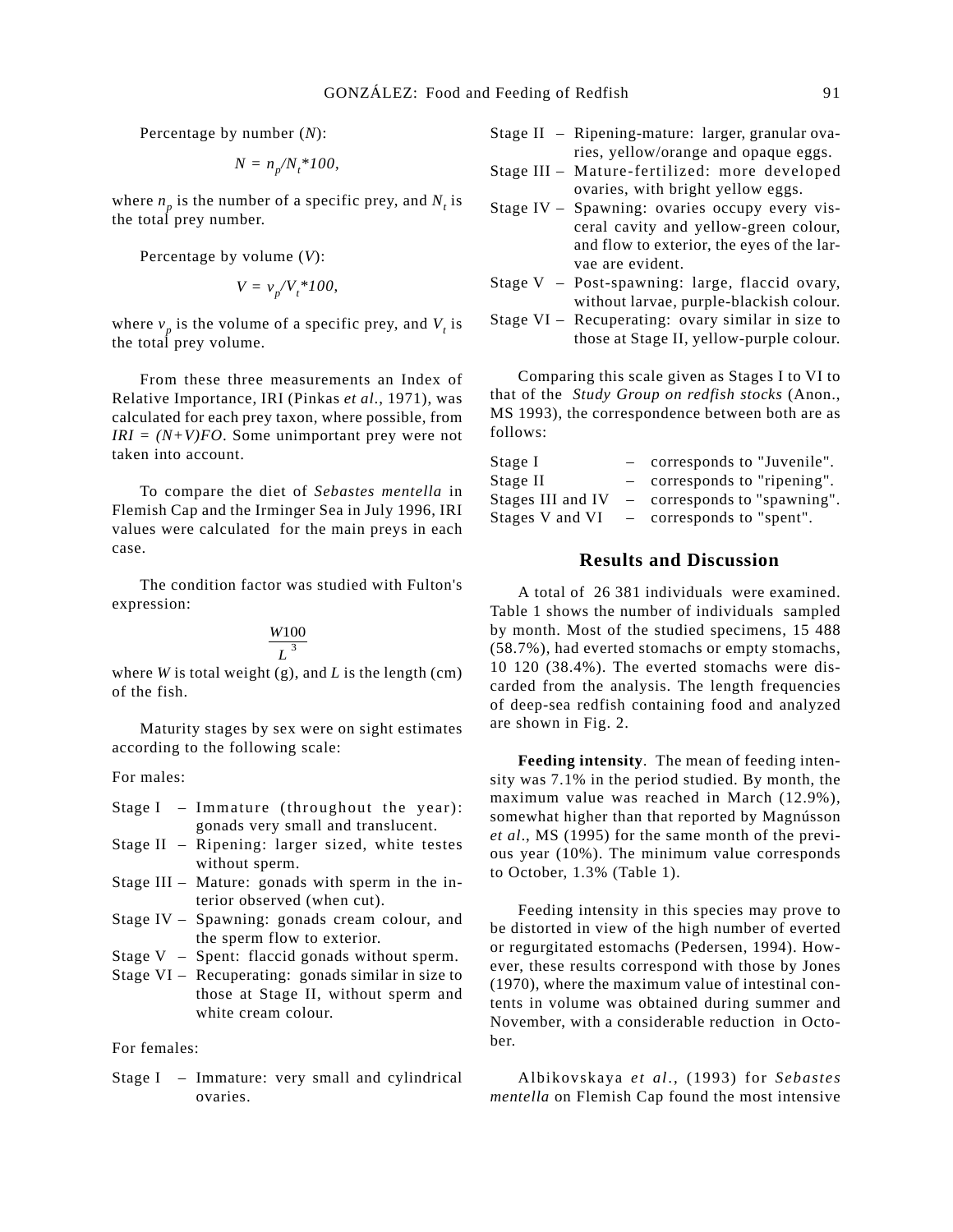| Month               | % Full | % Empty | % Everted | <b>Total Number</b> |
|---------------------|--------|---------|-----------|---------------------|
| March               | 12.96  | 47.25   | 39.78     | 1674                |
| April               | 2.53   | 52.71   | 44.77     | 5 3 0 3             |
| May                 | 1.84   | 34.30   | 63.85     | 8 7 3 4             |
| June                | 4.80   | 35.65   | 59.55     | 1896                |
| July                | 2.64   | 20.71   | 76.64     | 1931                |
| August              | 2.11   | 29.72   | 68.16     | 2 2 7 1             |
| September           | 1.54   | 39.25   | 59.22     | 2018                |
| October             | 1.30   | 41.83   | 56.86     | 1690                |
| November            | 2.08   | 33.33   | 64.58     | 864                 |
| <b>Total Number</b> | 773    | 10 120  | 15 488    | 26 381              |

TABLE 1. Stomach condition of *Sebastes mentella* given as percentage of total sampled in Irminger Sea area, March through November 1996.



Fig. 2. Size range distribution of individual *Sebastes mentella* in the Irminger Sea, March–November 1996, with food in the stomach.

feeding during June–August, with a lower feeding intensity in winter and early spring period, this latter finding being attributed to the very low plankton biomass. Similar results were obtained in other studies on Flemish Cap (Konstantinov *et al*., 1985; Lilly, 1987).

In feeding studies on *Sebastes* spp. off West Greenland, the highest percentage of empty estomachs was noted in winter and of fullness estomachs in spring (Pedersen *et al*., 1993).

Other species of *Sebastes* (*Sebastes caurinus* and *Sebastes maliger*) in Saanich Inlet (British Columbia, Canadá), showed a high food consumption in winter, particularly in *S. caurinus*. This was attributed to covering energy requirements for the reproductive cycle; despite, the feeding intensity of *S. maliger*, this was higher in spring and summer (Murie, 1995).

**Diet composition**. Table 2 shows the presence of each diet component by month. Diversity was greater in March, decreasing through the period considered. The relative importance of prey is shown in Table 3. The most important prey were:

Copepoda FO = 11.6%,  $V = 1.2$ %, IRI = 1582.5 Mollusca Decapoda FO =  $15.4\%$ , V =  $8.9\%$ , IRI = 736.8 Euphausiacea FO = 17.1%,  $V = 3.6$ %, IRI= 1361.9 Myctophydae FO =  $6.3\%$ , V =  $3.3\%$ , IRI = 220.3 Offal from fish-processing  $FO = 40.6\%$ ,  $V = 72.5\%$ 

Deep-sea redfish is acknowledged to be a typical plankton-eater (Konstantinov *et al*., 1985; Lilly, 1987). In the Northwest Atlantic, copepods, pelagic amphipods and euphausiids constitute the main food items in July–August (Albikovskaya *et al*., 1993).

Jones (1970) noted that the main components of the diet of *Sebastes mentella* are copepods, hyperiids, euphausiids and chaetognaths with the rare presence of fish, and cannibalism was occasional.

The differences in the results here compared with those by Magnússon *et al*., MS (1995) are striking, since they showed a scarcity of copepods, chaetognaths and scyphozoa in March, whereas in our case, it was precisely in this month when this prey appeared. Both studies, however, coincide over the main prey, and also they found fish remnants.

Although offal from fisheries activity is a highly uncommon component in feeding studies, its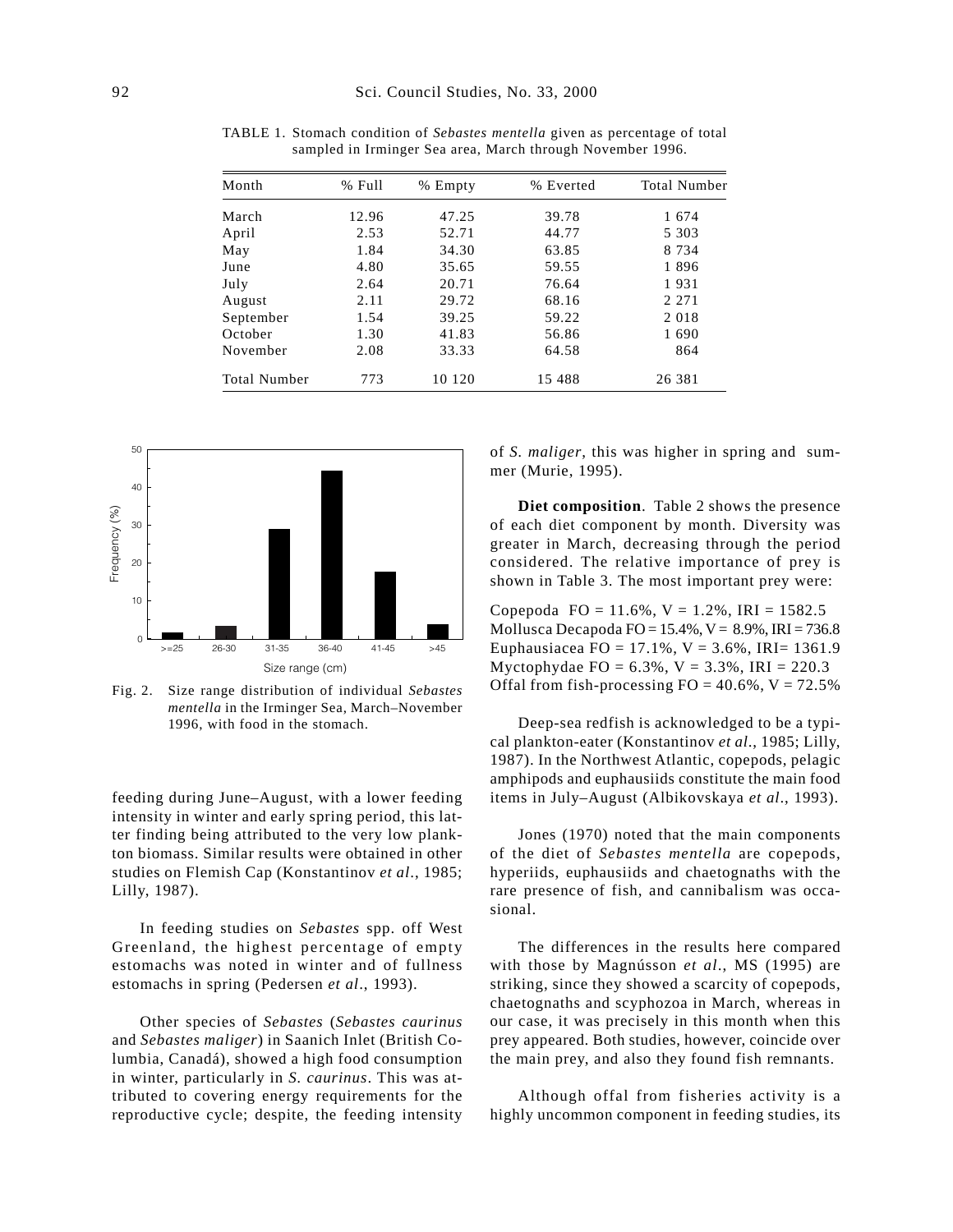| Food taxa                  | Mar    | Apr    | May    | Jun    | Jul    | Aug    | Sep    | Oct    | <b>Nov</b> |
|----------------------------|--------|--------|--------|--------|--------|--------|--------|--------|------------|
| <b>CRUSTACEA</b>           |        |        |        |        |        |        |        |        |            |
| Amphipoda                  |        |        |        |        |        |        |        |        |            |
| Hyperiidae                 | $\ast$ |        |        | $\ast$ |        |        |        |        |            |
| Copepoda                   | *      |        |        |        |        |        |        |        |            |
| Decapoda                   |        |        |        |        |        |        |        |        |            |
| Natantia                   |        |        |        |        |        |        |        |        |            |
| Pandalidae                 | $\ast$ |        | *      | $\ast$ | $\ast$ |        |        |        |            |
| Others Natantia            | *      | $\ast$ | *      |        | $\ast$ | $\ast$ | $\ast$ | $\ast$ | $\ast$     |
| Euphausiacea               | $\ast$ | $\ast$ | $\ast$ |        |        |        |        |        |            |
| Crustacea unidentified     |        |        |        |        | $\ast$ | $\ast$ | $\ast$ | $\ast$ | $\ast$     |
| MOLLUSCA                   |        |        |        |        |        |        |        |        |            |
| Cephalopoda                | $\ast$ | $\ast$ | $\ast$ |        |        |        |        |        |            |
| Decapoda                   | $\ast$ | $\ast$ | *      | $\ast$ | *      | $*$    | $\ast$ | $\ast$ | $\ast$     |
| Octopoda                   | *      |        | *      |        | $\ast$ |        |        |        |            |
| PISCES                     |        |        |        |        |        |        |        |        |            |
| Myctophidae                | $\ast$ | $\ast$ | *      | $\ast$ | $\ast$ |        | $\ast$ | $\ast$ |            |
| Chauliodus sloani          |        |        | *      | $\ast$ | $\ast$ | $\ast$ | $\ast$ |        |            |
| Notolepis rissoi           | $\ast$ | $\ast$ | *      |        |        | $\ast$ | $\ast$ |        |            |
| Nemichthys scolopaceus     |        | $\ast$ | *      |        | *      |        |        |        |            |
| Pisces unidentified        | $\ast$ | $\ast$ | *      | $\ast$ |        | $\ast$ | $\ast$ | $\ast$ | $\ast$     |
| Fish larva                 | $\ast$ |        |        |        |        |        |        |        |            |
| <b>OTHER INVERTEBRATES</b> |        |        |        |        |        |        |        |        |            |
| Chaetognata                | $\ast$ |        |        |        |        |        |        |        |            |
| Cnidaria (Scyphozoa)       | $\ast$ |        | *      |        | *      | $\ast$ | $\ast$ |        |            |
| <b>OFFAL</b>               | $\ast$ | $\ast$ | $\ast$ | $\ast$ | $\ast$ |        |        |        | $\ast$     |

TABLE 2. Presence of food items found in *Sebastes mentella* stomachs sampled from March to November 1996 in Irminger Sea area.

important contribution has, however, recently been cited for other species (Rodríguez-Marín *et al*., MS 1993, MS 1994, 1995).

Comparing the diet of the redfish of Flemish Cap with the Irminger Sea, it was found that the Copepoda were the main prey on Flemish Cap, whereas in the Irminger Sea the Mollusca Decapoda were the dominant prey item in the diet (Table 4).

In studies on Flemish Cap carried out during summer on three species of *Sebastes* distributed there (*S. mentella*, *S. marinus* and *S. fasciatus*), it was shown that the main prey were crustaceans (copepods, hyperiids, amphipods and euphausiids), but out of the three species, *Sebastes mentella* presented less zooplanktonic organisms (copepods and chaetognaths) in stomachs contents. This was attributed to the species being in a more pelagic habitat with a wider vertical distribution. Besides presenting a wider prey espectrum, it was the only species which preyed upon cephalopods (Rodríguez-Marín, MS 1995; Rodríguez-Marín *et al*., MS 1994).

At West Greenland, the main prey of *Sebastes* spp consisted of crustaceans (mysids, copepods, hyperiids, euphausiids and shrimps, mainly *Pandalus borealis*), very few fish (small redfish) and cephalopods (Pedersen and Riget, MS 1991).

Murie (1995), for *Sebastes caurinus* and *Sebastes maliger,* found a more varied diet, with a greater importance of demersal crustaceans and fish; both species mainly consumed pelagic fishes and pelagic crustaceans (euphausiids and mysids) and demersal crustaceans, where, in general, *S. caurinus* presented a higher consumption of fishes, while *S. maliger* consumed crustaceans. However, it should be taken into account that these comprise important diet components considering their frequency of occurrence, while fish are the most important prey by weight, for both species.

**Differences in the IRI between the Irminger Sea and Flemish Cap**. Comparing the IRI value from the Flemish Cap with the value for the Irminger Sea, from July onward, clear differences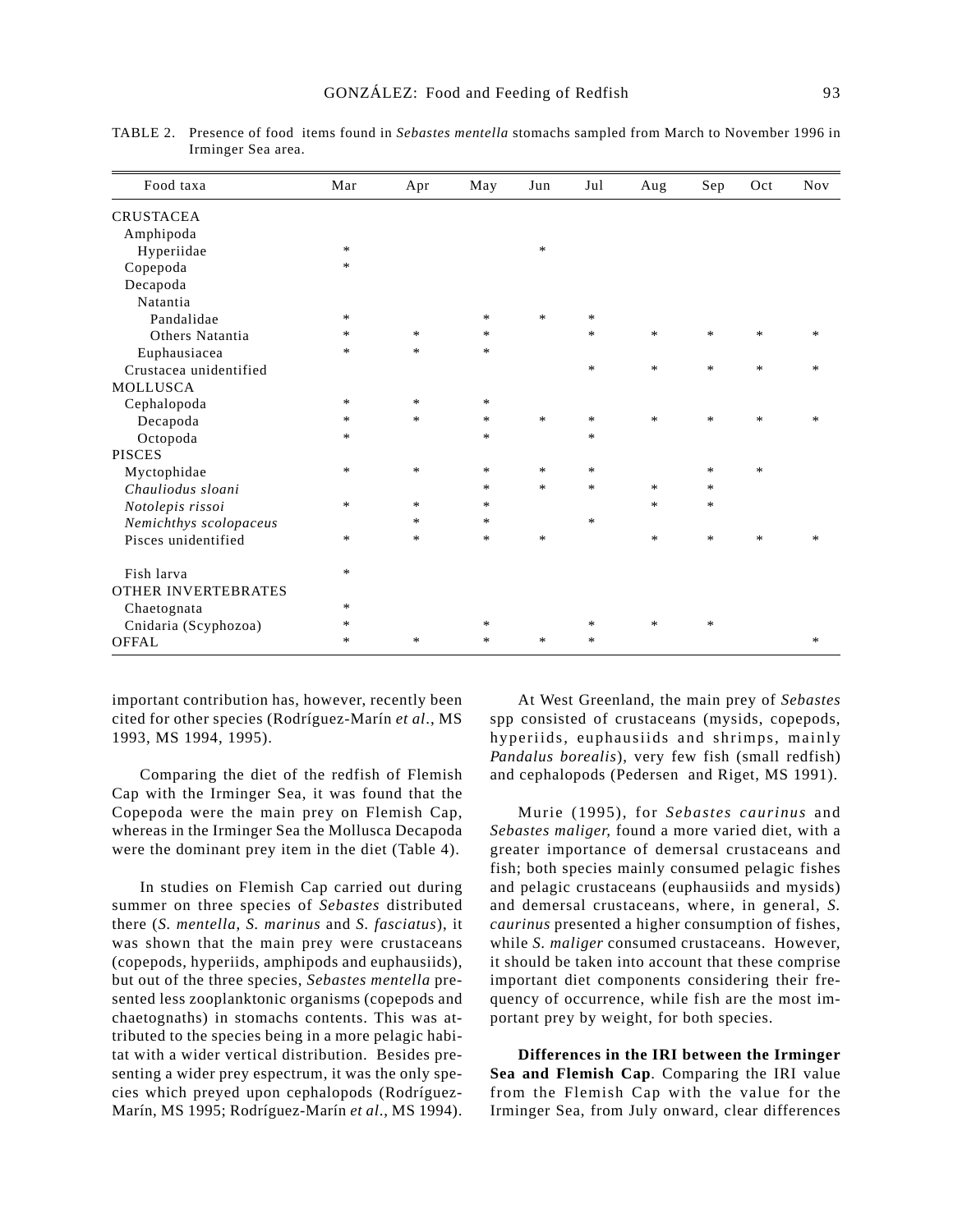|                            |       | $FO(\% )$ |           | <b>TOTAL</b> |            |  |
|----------------------------|-------|-----------|-----------|--------------|------------|--|
| Food Items                 | Males | Females   | $FO(\% )$ | $VOL(\%)$    | <b>IRI</b> |  |
| <b>CRUSTACEA</b>           |       |           |           |              |            |  |
| Amphipoda                  |       |           |           |              |            |  |
| Hyperiidea                 | 9.3   | 1.7       | 5.8       | 0.5          | 166.3      |  |
| Copepoda                   | 19.7  | 2.0       | 11.6      | 1.2          | 1582.5     |  |
| Decapoda                   |       |           |           |              |            |  |
| Natantia                   |       |           |           |              |            |  |
| Pandalidae                 | 1.9   | 0.6       | 1.3       | 0.3          | 4.7        |  |
| Other Natantia             | 5.0   | 2.6       | 3.9       | 1.2          | 53.0       |  |
| Euphausiacea               | 27.1  | 5.1       | 17.1      | 3.6          | 1361.9     |  |
| Crustacea unidentified     | 2.1   | 3.7       | 2.9       | 0.3          | 47.6       |  |
| <b>MOLLUSCA</b>            |       |           |           |              |            |  |
| Cephalopoda                |       |           |           |              |            |  |
| Decapoda                   | 11.6  | 1.9       | 15.4      | 8.9          | 736.8      |  |
| Octopoda                   | 0.7   | 0.0       | 0.4       | 0.7          |            |  |
| <b>PISCES</b>              |       |           |           |              |            |  |
| Myctophidae                | 7.6   | 4.8       | 6.3       | 3.3          | 220.3      |  |
| Chauliodus sloani          | 1.0   | 2.3       | 1.6       | 1.6          | 18.8       |  |
| Notolepis rissoi           | 1.4   | 3.4       | 2.3       | 1.0          | 12.0       |  |
| Nemichthys scolopaceus     | 1.0   | 0.0       | 0.5       | 1.7          | 7.0        |  |
| Pisces unidentified        | 6.7   | 5.7       | 6.2       | 1.9          |            |  |
| Fish larva                 | 0.2   | 0.0       | 0.1       | 0.0          | 0.0        |  |
| <b>OTHER INVERTEBRATES</b> |       |           |           |              |            |  |
| Chaetognata                | 2.9   | 0.6       | 1.8       | 0.1          |            |  |
| Cnidaria (Scyphozoa)       | 2.4   | 2.6       | 2.5       | 1.6          |            |  |
| <b>OFFAL</b>               | 31.1  | 52.0      | 40.6      | 72.5         |            |  |
| Number Individuals         | 421   | 352       | 773       | 657          | 308        |  |

TABLE 3. Percentage frequency of ocurrence (FO) and volume (VOL) of food items, and their index of relative importance (IRI) in *Sebastes mentella*, in the Irminger Sea, 1996.

TABLE 4. Comparation of index of relative importance (IRI) of main food items found in stomach of *Sebastes mentella* for July 1996 on Flemish Cap and in the Irminger Sea area.

|                        | <b>IRI</b>    |              |
|------------------------|---------------|--------------|
| Food Items             | Flemish Cap   | Irminger Sea |
| <b>CRUSTACEA</b>       |               |              |
| Amphipoda              |               |              |
| Hyperiidea             | 735.06        | $\Omega$     |
| Copepoda               | 3 4 8 1 . 7 8 | $\Omega$     |
| Decapoda               |               |              |
| Natantia               |               |              |
| Pandalidae             | 405.40        | 3.60         |
| Other Natantia         | 1.50          | 366.70       |
| Euphausiacea           | 629.49        | $\Omega$     |
| Mysidacea              | 312.68        | $\Omega$     |
| Crustacea unidentified | 2.96          | 637.05       |
| MOLLUSCA               |               |              |
| Cephalopoda            |               |              |
| Decapoda               | 8.68          | 3 494.70     |
| <b>PISCES</b>          |               |              |
| Myctophidae            | 88.19         | 8.91         |
| Nemichthys scolopaceus | 0             | 55.01        |
| Number Individuals     | 277           | 42           |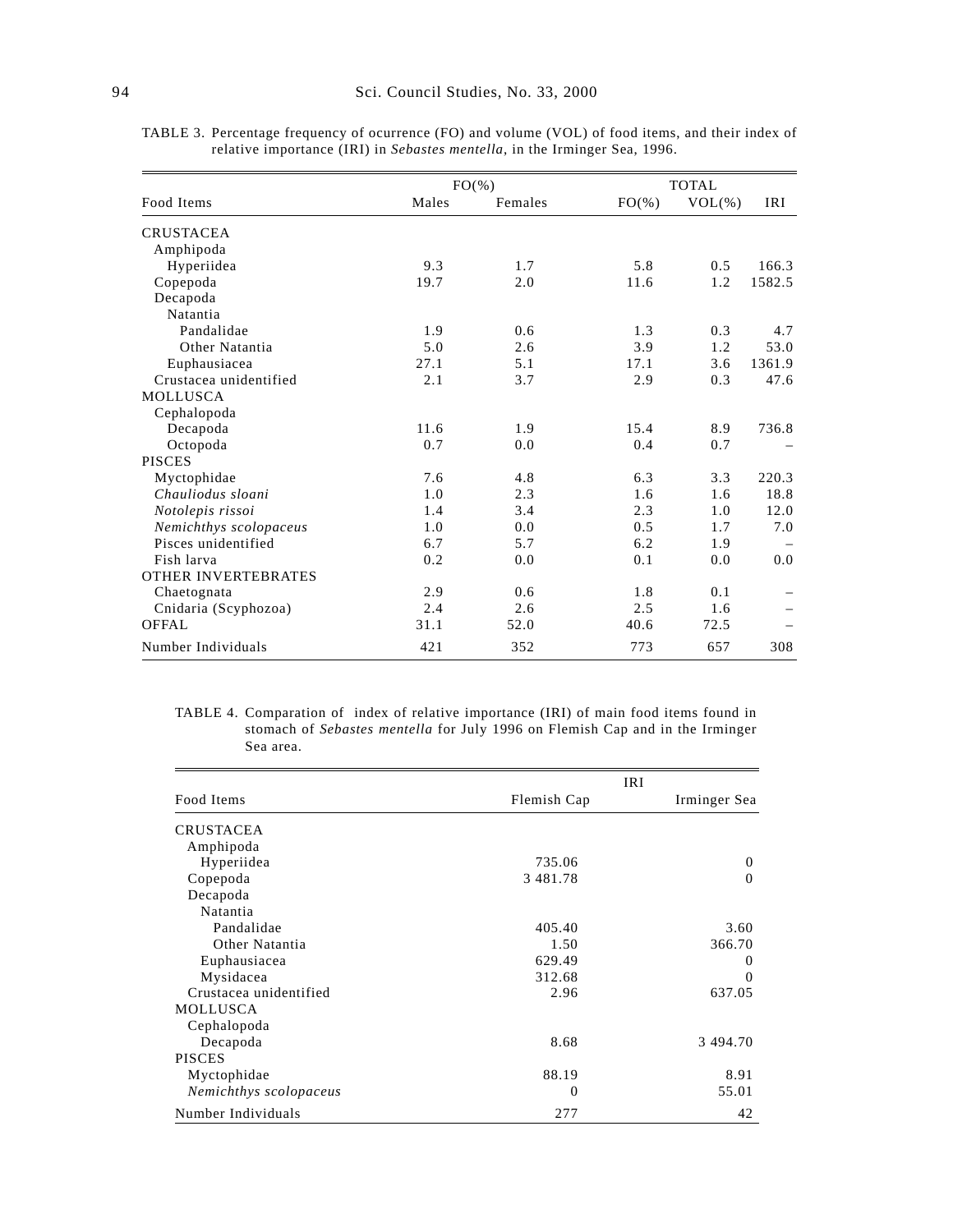are noted. On the Flemish Cap, the most important prey were: Copepoda (3481.8), Hyperiidea (735.1) and Euphausiacea (629.5), followed by Pandalidae and Mysidacea. All these gave insignificant values in the Irminger Sea, the most important prey being Mollusca Decapoda (3494.7), unidentified Crustacea (637.1) and Other Natantia (366.7). All these species hardly contributed to the Flemish Cap redfish diet (Table 4). These differences highlighted important ecological dissimilarities between areas, although some of the differences in diets may have been due to the difference in sampling method, notably bottom trawling on Flemish Cap as opposed to pelagic trawling in the Irminger Sea. A further reason for these dissimilarities may be the number of individuals sampled from the catch and the different sized meshes used in each case (Table 4).

**Season**. The Irminger Sea deep-sea redfish diet composition studied by month and sex (Table 5 and Fig. 3), showed that some food items had clear seasonal patterns, diversity diminishing in autumn and winter. Crustacea were dominant in the spring diet,

and later disappeared from the diet. The Mollusca Decapoda increased their presence in the summerautumn period and the viperfish (*Chauliodus sloani*) in summer. Jones (1970) also found considerable seasonal variation in prey; euphausiids predominating the first half of the year, copepods in summer and hyperiids in autumn.

This same circumstance was observed in other areas and species of this genus. On Flemish Cap, copepods predominated in the diet of *Sebastes mentella* during the summer, and *Pandalus borealis* increased in winter (Albikosvkaya, 1993).

At West Greenland, hyperiids predominated in the diet of *Sebastes* spp. in summer and autumn, and *P. borealis* throughout the year (Pedersen *et al*., 1993).

In British Columbia waters, seasonl variation was not as pronounced in the diet of *Sebastes caurinus* as in the above cases, demersal crustaceans being the most important prey in all seasons,

|                      |      | <b>MAR</b> |      | <b>APR</b> |           | MAY  |      | <b>JUN</b> |                            | JUL         |         | <b>AUG</b>  |     | <b>SEP</b> | OCT                 |               | <b>NOV</b> |             |
|----------------------|------|------------|------|------------|-----------|------|------|------------|----------------------------|-------------|---------|-------------|-----|------------|---------------------|---------------|------------|-------------|
| Food Items           | M    | F          | М    | F          | M         | F    | М    | F          | M                          | $\mathbf F$ | M       | $\mathbf F$ | M   | $_{\rm F}$ | M                   | $\mathbf F$   | М          | $\mathbf F$ |
| <b>CRUSTACEA</b>     |      |            |      |            |           |      |      |            |                            |             |         |             |     |            |                     |               |            |             |
| Amphipoda            |      |            |      |            |           |      |      |            |                            |             |         |             |     |            |                     |               |            |             |
| Hyperiidea           |      | 21.2 15.2  | 0.0  | 0.0        | 0.0       | 0.0  | 0.0  | 1.9        | 0.0                        | 0.0         | 0.0     | 0.0         | 0.0 | 0.0        | 0.0                 | 0.0           | 0.0        | 0.0         |
| Copepoda             |      | 45.1 21.2  | 0.0  | 0.0        | 0.0       | 0.0  | 0.0  | 0.0        | 0.0                        | 0.0         | 0.0     | 0.0         | 0.0 | 0.0        | 0.0                 | 0.0           | 0.0        | 0.0         |
| Decapoda             |      |            |      |            |           |      |      |            |                            |             |         |             |     |            |                     |               |            |             |
| Natantia             |      |            |      |            |           |      |      |            |                            |             |         |             |     |            |                     |               |            |             |
| Pandalidae           | 2.2  | 0.0        | 0.0  | 0.0        | 1.6       | 1.0  | 5.4  | 1.9        | 4.4                        | 0.0         | 0.0     | 0.0         | 0.0 | 0.0        | 0.0                 | 0.0           | 0.0        | 0.0         |
| Other Natantia       | 6.5  | 3.0        | 1.4  | 1.6        | 1.6       | 0.0  | 0.0  | 0.0        | 26.1                       | 21.4        | 0.0     | 0.0         | 0.0 | 0.0        | 0.0                 | 0.0           | 11.1       | 11.1        |
| Euphausiacea         | 59.2 | 39.4       | 5.5  | 1.6        | 1.6       | 3.1  | 0.0  | 1.9        | 0.0                        | 0.0         | 0.0     | 0.0         | 0.0 | 0.0        | 0.0                 | 0.0           | 0.0        | 0.0         |
| Crust.unidentified   | 0.0  | 0.0        | 0.0  | 0.0        | 0.0       | 0.0  | 0.0  | 0.0        | 4.4                        | 7.1         | 17.7    | 12.9        | 0.0 | 13.8       |                     | 30.8 33.3     | 11.1       | 0.0         |
| <b>MOLLUSCA</b>      |      |            |      |            |           |      |      |            |                            |             |         |             |     |            |                     |               |            |             |
| Cephalopoda          |      |            |      |            |           |      |      |            |                            |             |         |             |     |            |                     |               |            |             |
| Decapoda             | 3.8  | 9.1        | 6.9  | 1.6        | 1.6       | 1.0  | 5.4  |            | 1.9 39.1 57.1 64.7 67.7100 |             |         |             |     |            | 55.2 61.5 44.4 44.4 |               |            | 77.8        |
| Octopoda             | 0.5  | 0.0        | 0.0  | 0.0        | 1.6       | 0.0  | 0.0  | 0.0        | 4.4                        | 0.0         | 0.0     | 0.0         | 0.0 | 0.0        | 0.0                 | 0.0           | 0.0        | 0.0         |
| <b>PISCES</b>        |      |            |      |            |           |      |      |            |                            |             |         |             |     |            |                     |               |            |             |
| Myctophidae          | 9.8  | 9.1        |      | 9.6 11.5   | 6.4       | 1.0  | 2.7  | 5.6        | 4.4                        | 0.0         | 0.0     | 0.0         |     | 0.010.3    | 7.7                 | 0.0           | 0.0        | 0.0         |
| Chauliodus sloani    | 0.0  | 0.0        | 0.0  | 0.0        | 1.6       | 0.0  | 5.4  | 1.9        | 4.4                        | 10.7        | 0.0     | 3.2         |     | 0.010.3    | 0.0                 | 0.0           | 0.0        | 0.0         |
| Notolepis rissoi     | 0.5  | 0.0        | 1.4  | 1.6        | 4.8       | 1.0  | 0.0  | 0.0        | 0.0                        | 0.0         | 5.9     | 22.6        | 0.0 | 10.3       | 0.0                 | 0.0           | 0.0        | 0.0         |
| N. scolopaceus       | 0.0  | 0.0        | 1.4  | 0.0        | 1.6       | 0.0  | 0.0  | 0.0        | 8.7                        | 0.0         | 0.0     | 0.0         | 0.0 | 0.0        | 0.0                 | 0.0           | 0.0        | 0.0         |
| Pisces unidentified  | 4.4  | 6.1        | 9.6  | 4.9        | 7.9       | 7.1  | 10.8 | 1.4        | 0.0                        |             | 0.017.6 | 0.0         | 0.0 | 10.3       | 7.7                 | 33.3          | 0.0        | 11.1        |
| Fish larva           | 0.5  | 0.0        | 0.0  | 0.0        | 0.0       | 0.0  | 0.0  | 0.0        | 0.0                        | 0.0         | 0.0     | 0.0         | 0.0 | 0.0        | 0.0                 | 0.0           | 0.0        | 0.0         |
| <b>OTROS INVERT.</b> |      |            |      |            |           |      |      |            |                            |             |         |             |     |            |                     |               |            |             |
| Chaetognata          | 6.5  | 6.1        | 0.0  | 0.0        | 0.0       | 0.0  | 0.0  | 0.0        | 0.0                        | 0.0         | 0.0     | 0.0         | 0.0 | 0.0        | 0.0                 | 0.0           | 0.0        | 0.0         |
| Cnidaria (Scyphozoa) | 2.2  | 0.0        | 0.0  | 0.0        | 0.0       | 2.0  | 0.0  | 0.0        | 26.1                       | 17.9        | 0.0     | 3.2         | 0.0 | 3.5        | 0.0                 | 0.0           | 0.0        | 0.0         |
| OFFAL.               | 4.9  | 18.2       | 67.1 |            | 75.4 68.2 | 85.7 | 73.0 | 85.2       | 0.0                        | 3.6         | 0.0     | 0.0         | 0.0 | 0.0        | 0.0                 | $0.0^{\circ}$ | 33.3       | 0.0         |
| Number Individuals   | 184  | 33         | 73   | 61         | 63        | 98   | 37   | 54         | 23                         | 28          | 17      | 31          | 2   | 29         | 13                  | 9             | 9          | 9           |

TABLE 5. Percentage frequency of ocurrence of food items given by sex and months for *Sebastes mentella* in Irminger Sea, March through November 1996.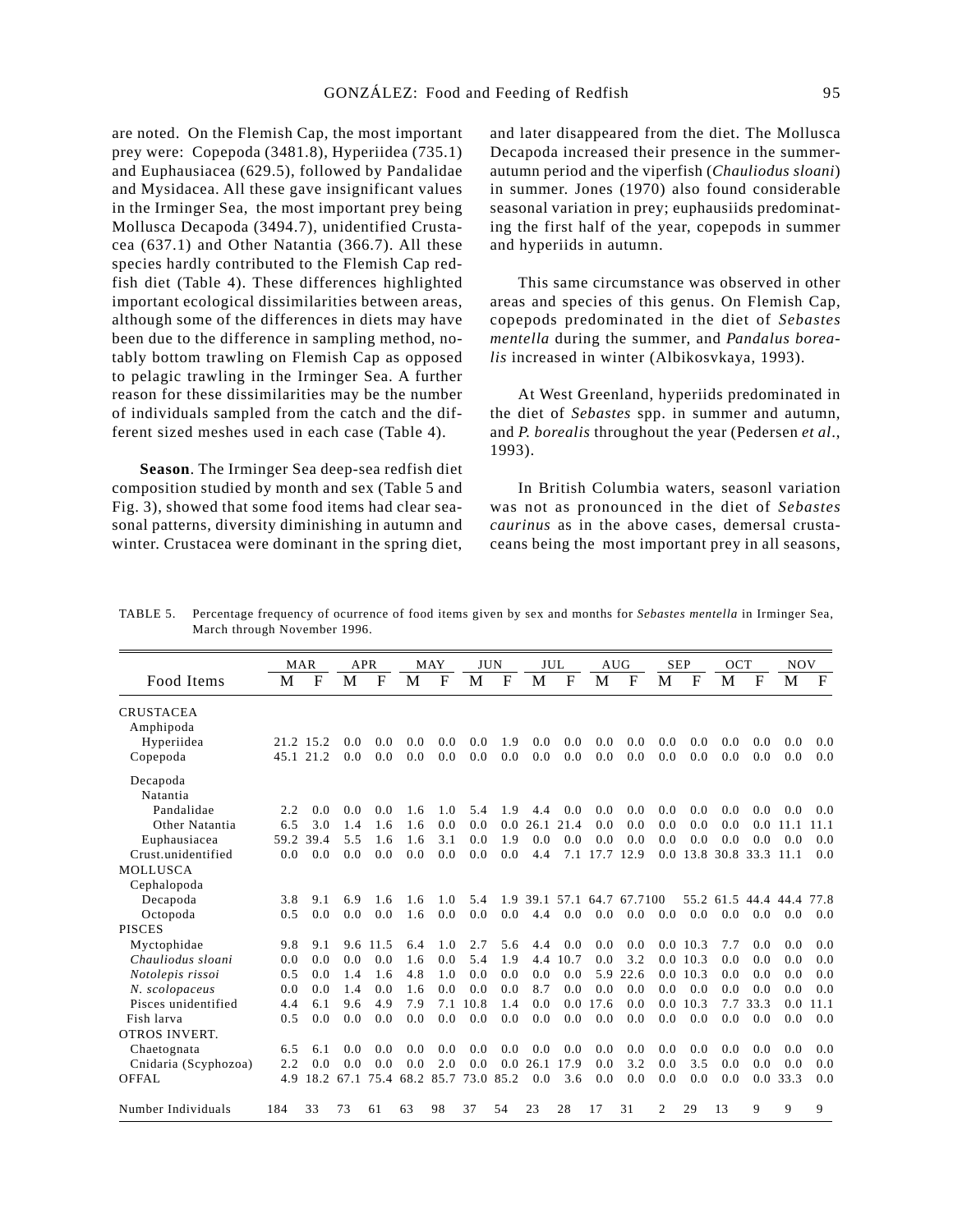

Fig. 3. Volumetric index (%) of prey types and offal found in the stomachs of *Sebastes mentella* in the Irminger Sea, March to November 1996.

and pelagic crustaceans being slightly more important in spring and summer. In the case of *Sebastes maliger*, pelagic crustaceans were more important in spring and summer, demersal crustaceans increased in autumn and decreased in winter, and pelagic fishes increased in winter for both species (Murie, 1995).

The presence of offal in the diet of *Sebastes mentella* in the Irminger Sea, consumed from atsea commercial fish processing discards, reached its maximum value in April–June, which coincided with the period of most fishing activity (Fig. 4). Comparison of the fishing yield (kg/h) with the frequency of occurrence of offal (given as a percentage) showed a clear correspondence of both indices in seasonal patterns (Fig. 4). A similar situation was noted for Greeland halibut (*Reinhardtius hippoglossoides*) in Flemish Pass (Rodríguez-Marín *et al*., MS 1993). The presence of offal in the deepsea redfish diet in this area has not been reported in previous studies based on data taken from surveys (Jones, 1970; Magnússon *et al*., MS 1994).

**Sex and length**. By sex, the high frequency of occurrence values of Copepoda, Euphausiacea and Mollusca Decapoda in males relative to females in the Irminger Sea samples was noted (Table 3). The frequency of occurrence and the volume (given as a percentage) of Crustacea decreased as the deepsea redfish size increased (Table 6, Fig. 5). The Cephalopoda, the Pisces and particularly the offal values increased frequency in the diet as length of deep-sea redfish increased. The sharp fall in the presence of fishes in the stomach contents at deepsea redfish lengths over 45 cm was particularly notable. The higher values of Euphausiacea in volume were observed in individuals of less than 25 cm. Crustacea, in general, almost disappeared from the diet at deep-sea redfish sizes greater than 45 cm. Mollusca Decapoda appeared in the diet from 26 cm, and so too the discards of processed fish (offal) which increased in volume with the increase in size (Fig. 5).

In Flemish Cap the diet of deep-sea redfish lengths over 20 cm comprised euphasiids, chaetognaths, shrimps and little fishes, and cannibalism was not frequent, although this had increased in the recent years and in the smaller sizes, the diet was mainly hyperiids (Albikovskaya, 1993). In general, it was observed that the greater the *Sebastes*



Fig. 4. Frequency of ocurrence (F.O.) of offal (%) and fishery yield (kg/hr) of *Sebastes mentella* in the Irminger Sea, March to November 1996.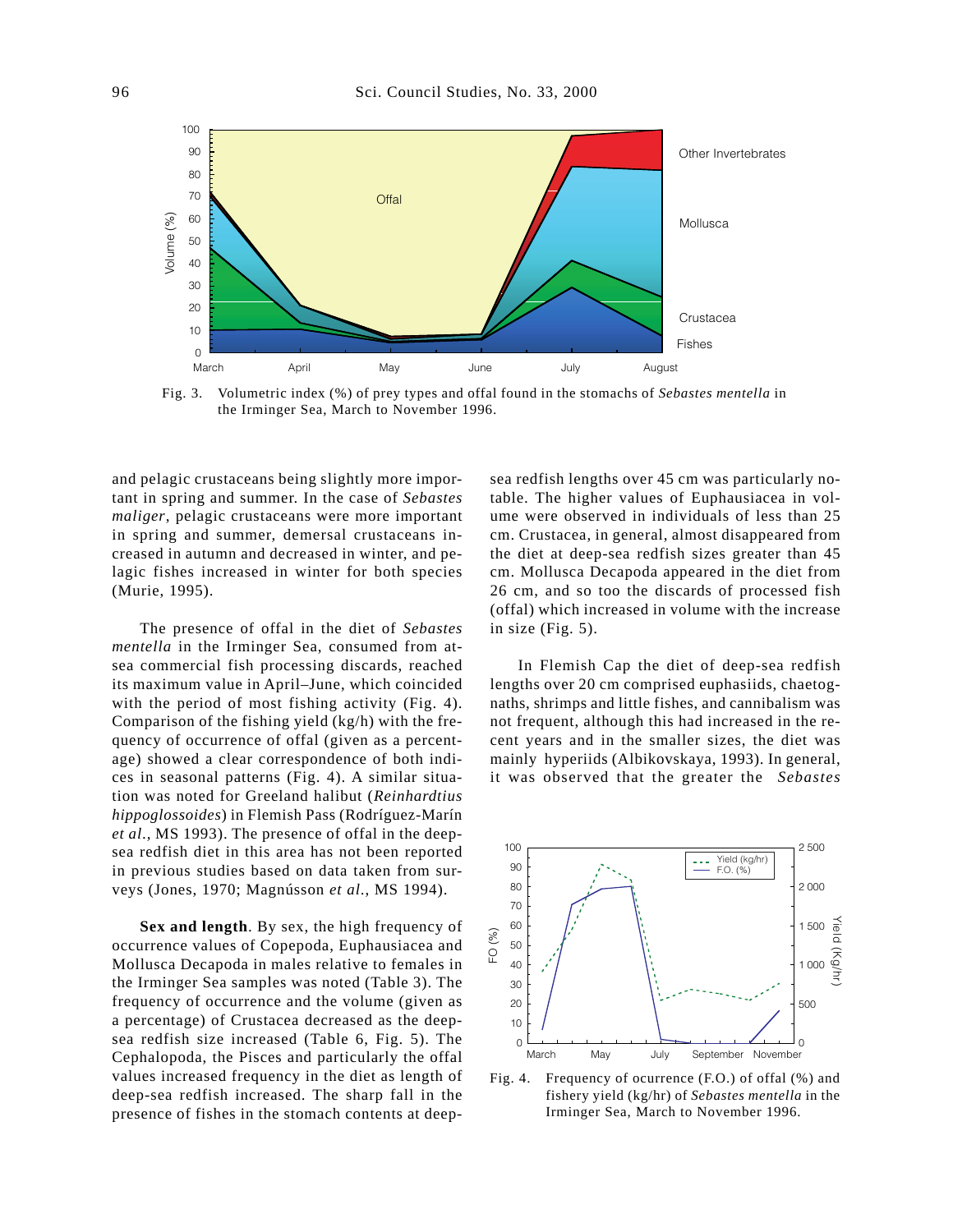|                            |             |           | Length Group of Sebastes mentella (cm) |           |           |      |
|----------------------------|-------------|-----------|----------------------------------------|-----------|-----------|------|
| Food Items                 | $\leq$ = 25 | $26 - 30$ | $31 - 35$                              | $36 - 40$ | $41 - 45$ | >45  |
| <b>CRUSTACEA</b>           |             |           |                                        |           |           |      |
| Amphipoda                  |             |           |                                        |           |           |      |
| Hyperiidea                 | 7.7         | 11.1      | 5.4                                    | 7.9       | 1.5       | 0.0  |
| Copepoda                   | 23.1        | 29.6      | 20.1                                   | 9.6       | 0.7       | 0.0  |
| Decapoda                   |             |           |                                        |           |           |      |
| Natantia                   |             |           |                                        |           |           |      |
| Pandalidae                 | 0.0         | 0.0       | 1.3                                    | 1.5       | 0.7       | 3.4  |
| Other Natantia             | 7.7         | 0.0       | 1.3                                    | 6.1       | 2.2       | 0.0  |
| Euphausiacea               | 84.6        | 37.0      | 21.4                                   | 16.3      | 3.6       | 6.9  |
| Crustacea unidentified     | 0.0         | 0.0       | 4.5                                    | 3.5       | 0.0       | 0.0  |
| <b>MOLLUSCA</b>            |             |           |                                        |           |           |      |
| Cephalopoda                | 0.0         | 0.0       | 0.4                                    | 0.3       | 0.0       | 10.3 |
| Decapoda                   | 0.0         | 11.1      | 15.2                                   | 19.5      | 10.2      | 3.4  |
| Octopoda                   | 0.0         | 0.0       | 0.4                                    | 0.6       | 0.0       | 0.0  |
| <b>PISCES</b>              |             |           |                                        |           |           |      |
| Myctophidae                | 7.7         | 3.7       | 6.3                                    | 7.0       | 6.6       | 0.0  |
| Chauliodus sloani          | 0.0         | 3.7       | 0.4                                    | 1.7       | 2.9       | 0.0  |
| Notolepis rissoi           | 0.0         | 0.0       | 1.8                                    | 3.5       | 1.5       | 0.0  |
| Nemichthys scolopaceus     | 0.0         | 0.0       | 0.4                                    | 0.3       | 1.5       | 0.0  |
| Pisces unidentified        | 7.7         | 11.1      | 7.6                                    | 4.7       | 6.6       | 6.9  |
| Fish larva                 | 0.0         | 0.0       | 0.0                                    | 0.3       | 0.0       | 0.0  |
| <b>OTHER INVERTEBRATES</b> |             |           |                                        |           |           |      |
| Chaetognata                | 7.7         | 0.0       | 3.1                                    | 1.7       | 0.0       | 0.0  |
| Cnidaria (Scyphozoa)       | 0.0         | 0.0       | 1.8                                    | 2.9       | 3.6       | 0.0  |
| OFFAL                      | 0.0         | 18.5      | 34.4                                   | 35.9      | 63.0      | 75.9 |
| Number Individuals         | 13          | 27        | 224                                    | 343       | 137       | 29   |

TABLE 6. Frequency of ocurrence (%) by length groups of *Sebastes mentella*, in the Irminger Sea, 1996.

*mentella* length, the greater the prey length, a fact corroborated by other studies, as in Rodríguez-Marín *et al*., MS (1994). They noted that individuals with lengths over 20 cm exclusively fed crustaceans, mainly copepods, followed by hyperiids, mysids and chaetognaths, and as size increased, so too did the hyperiids and mysids. In the large sizes, small planktonic crustaceans decreased and Crustacea Decapoda and fish, mainly Myctophids, increased (and also *Serrivomer beani* for *S. mentella*, unlike the other two species of *Sebastes* distributed in the area).

In West Greenland, this behaviour in *Sebastes* spp was similar, small crustaceans have less presence as the size of redfish increases, and the presence of *P. borealis* increases (Pedersen *et al*., 1993).

Other species of *Sebastes* also show different preferences depending on the size, as in the cases above. In the case of the small sizes of *Sebastes caurinus,* demersal crustaceans predominated, whereas in the case of the intermediate and large sizes, pelagic fishes predominate, both cases taking the frequency into account, since by volume, pelagic fishes predominate in all sizes. In the small sizes of *Sebastes maliger*, however, pelagic crustaceans appear more frecuently, and in the intermediate and large sizes, fish appear (less than in *Sebastes caurinus*); and generally, all sizes present demersal crustaceans (Murie, 1995)

The main difference in the diet according to this study in terms of others, lies in the high presence of offal in the stomach contents. Fishing activity, and more especially, the offal from fishing activity, seems to be an important influence on the diet of the adult fraction of the population. This was particularly observed in individuals of over 35 cm, as their incidence increased with increased deep-sea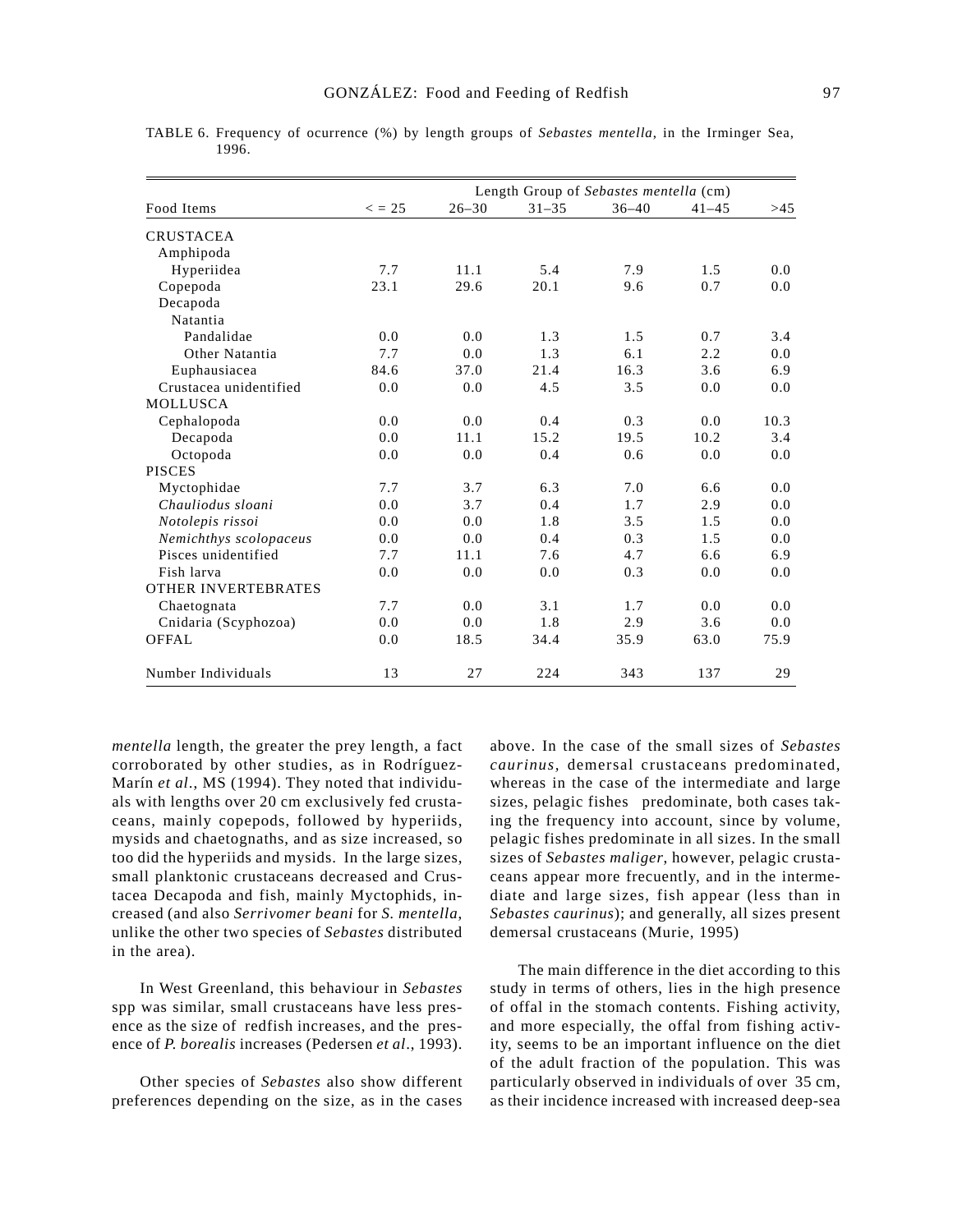

Fig. 5. Volumetric index (%) of main prey and offal for length groups of *Sebastes mentella* in the Irminger Sea, March–November 1996.

redfish length groups (Table 6). This preference in the larger sizes for this food item has also been observed in other species (Rodríguez-Marín *et al*., MS 1993, MS 1995).

No relationship was observed between the sex ratio and the feeding intensity (Fig. 6), although there was a relationship between the feeding intensity and the reproductive cycle, as noted in other studies (Murie, 1995). It was noted that the higher values of frequency of occurrence occurred in the stages of post-spawning and sexually inactive stages of deep-sea redfish, in both sexes (Fig. 7).

**Condition factor**. Although weight calculation of individuals on board commercial vessels is inaccurate (Gutreuter and Krozoska, 1994), the value of the condition factor was estimated using the Fulton expression. The mean value for the period March–August was similar by sex at 1.19 in males and 1.18 in females. Some variation was observed by month, with the minimum value corresponding to June 1996 (Table 7). The total value of the condition factor obtained was  $1.19 \pm 0.14$ .

The mean of the condition factor calculated from the Flemish Cap survey (NAFO Div. 3M) in July 1996 on a sample of 1 472 individuals was 1.43  $\pm$  0.17. This was greater in females (1.46  $\pm$  0.22) than in males (1.41  $\pm$  0.09). When comparing these results, we should take into account the fact that the length range of the individuals sampled on Flemish Cap was from 11 to 45 cm, whereas in the Irminger Sea, this was from 22 to 49 cm.

Studies of *Sebastes mentella* diet in the different areas shows that it is a planktonic-eater, but with differences in the proportions of the various food components present in the diet, depending on the season and geographical distribution of the prey species (Jones, 1970; Pedersen, 1994). Furthermore, the natural food of a species may be changed to a large extent when it is subjected to the conditions caused by fisheries activity. So, this study notes how the habitual food components are displaced, showing a preference for the processing offals from fisheries activity, mainly in the larger sized individuals, altering the habitual diet substantially, possibly due to the high availability and ease in catching, and due to the high concentration of this species in certain months of the year, and the high number of vessels operating on these concentrations of deep-sea redfish.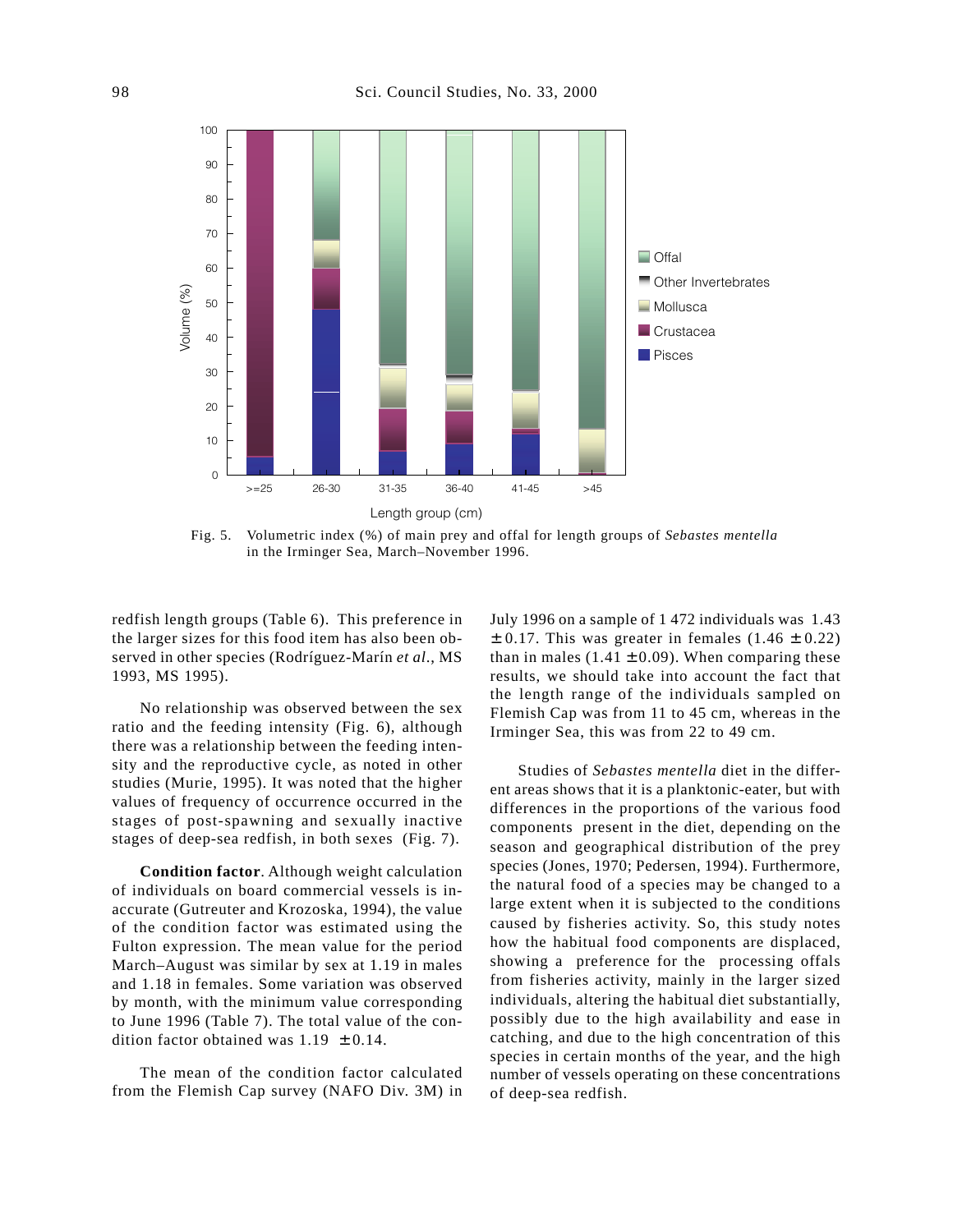

Fig. 6. Sex ratio (SR) in the catches and frequence of ocurrence (FO) by sex of *Sebastes mentella* in the Irminger Sea, March to November 1996.

To gain knowledge of the development in diet composition and food in general, it is necessary to continue studies all year round, combining data taken from scientific surveys with data from commercial fishing vessels. In this manner, it would also be possible to determine the influence of fishing activity on the food of the deep-sea redfish.

### **Summary**

- The food intensity of *Sebastes mentella* in Irminger Sea shows seasonal variations, with a maximum in spring and minimun in autumn, which appears to be related to the reproductive cycle.
- The diet of this species corresponds to pelagic habitat in which it develops, with seasonal variations in the occurrence of prey and consumption of them. Cannibalism was not noted.
- Differences in the diet of this species have been found for the same month in the year in differ-



Fig. 7. Maturity stages of adult *Sebastes mentella* in Irminger Sea, observed through the study months March to November 1996: Inactive Stage I and II, Mature Stage III and IV, Spent Stage V and VI.

ent areas, as observed when comparing the results on the Irminger Sea with those of Flemish Cap.

The presence of offal from commercial fishing activity comprises an important percentage of the diet of individuals over 45 cm, and their importance appears to be related to the intense fishery activity in the area.

# **Acknowledgements**

This study was carried out under the Agreement established between the Secretaría General de Pesca Marítima and the Instituto Español de Oceanografía for researching the Spanish Fisheries in the North Atlantic. We thank Antonio Vázquez for providing us with the length and weight data,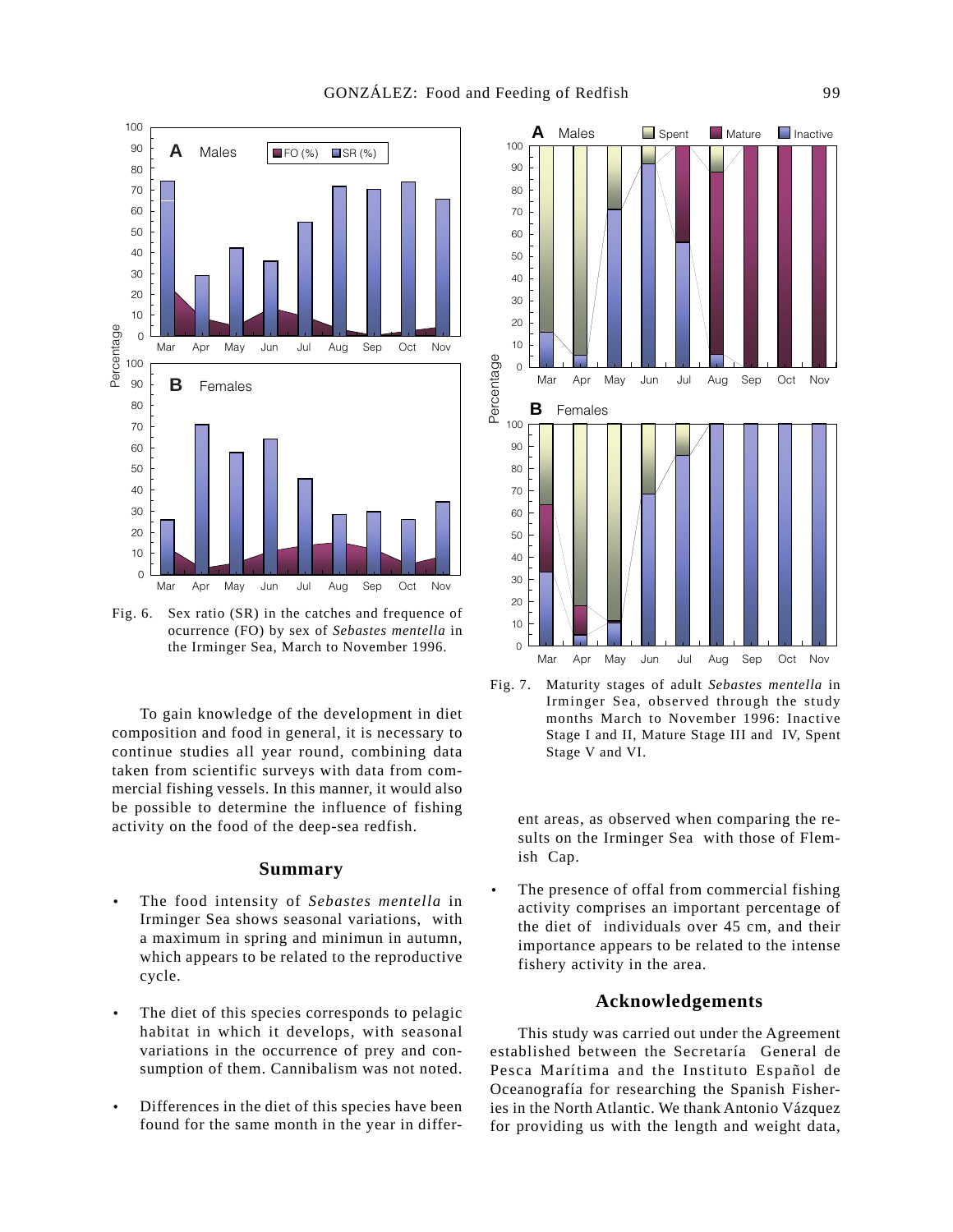| Month              | Males           | Females         | Total           |
|--------------------|-----------------|-----------------|-----------------|
| March              | $1.20 \pm 0.10$ | $1.18 \pm 0.11$ | $1.19 \pm 0.10$ |
| April              | $1.19 \pm 0.13$ | $1.22 \pm 0.12$ | $1.21 \pm 0.12$ |
| May                | $1.20 \pm 0.11$ | $1.18 \pm 0.12$ | $1.20 \pm 0.11$ |
| June               | $1.06 \pm 0.09$ | $1.06 \pm 0.11$ | $1.06 \pm 0.10$ |
| July               | $1.32 \pm 0.07$ | $1.32 \pm 0.12$ | $1.32 \pm 0.10$ |
| August             | $1.36 \pm 0.09$ | $1.31 \pm 0.08$ | $1.40 \pm 0.08$ |
| Number Individuals | 372             | 274             | 646             |

TABLE 7. Condition factor value (%) by sex of *Sebastes mentella* in the Irminger Sea, March–August 1996. The weight (kg) used is the live weight less its stomach content.

and Enrique Rodríguez-Marín for information on food, both sources regarding Flemish Cap *Sebastes mentella*.

# **References**

- ALBIKOVSKAYA, L. K. , and O. V. GERASIMOVA. 1993. Food and feeding patterns of cod (*Gadus morhua* L.) and beaked redfish (*Sebastes mentella* Travin) on Flemish Cap. *NAFO Sci. Coun. Studies*, **19**: 31–39.
- ANON. MS 1993. Report of the Study Group on Redfish stocks. *ICES C.M. Doc*., No.G: 6.

MS 1995. Report of the North Western Working Group. *ICES C.M.Doc*., No. Assess: 19.

- GUTREUTER, S., and D. J. KROZOSKA. 1994. Quantifying Precision of in Situ length and Weight Measurements of Fish. *N. Am. J. Fish. Man*., **14**: 318– 322.
- HYSLOP, E. J. 1980. Stomach contents analysis: a rewiew of methods and their aplication. *J. Fish. Biol*., **17**: 411–429.
- JONES, D. H. 1970. Food, parasites and the reproductive cycle of pelagic redfish (*Sebastes mentella*, Travin) from weather station alfa in the North Atlantic. *Bull. Mar. Ecol*., **6**: 347–370.
- KENNEDY, M., and P. FITZMAURIZE. 1972. Some aspects of the biology of gudgeon *Gobio gobio* (L.) in Irish waters. *J. Fish. Biol*., **4**: 425–440.
- KONSTANTINOV, K. G., T. N. TURUK, and N. A. PLEKHANOVA. 1985. Food links of some fishes and invertebrates on Flemish Cap. *NAFO Sci. Coun. Studies*, **8**: 39–48.
- LILLY, G. R. 1987. Cod (*Gadus morhua* L.) on the Flemish Cap feed primarily, on redfish (*Sebastes* sp.) in winter. *NAFO Sci. Coun. Studies*, **11**: 109–122.
- MAGNÚSSON, J., K. NEDREAAS, J.V. MAGNÚSSON, P. REYNISSON, and P.SIGURÖSSON. MS 1994. Report on the joint Icelandic/Norwegian survey on Oceanic Redfish in the Irminger Sea and adjacent waters in June/July 1994. *ICES C.M*. *Doc*., No. G:44.
- MAGNÚSSON, J., J. V. MAGNÚSSON, and T. SIGURÖSSON. MS 1995. On the distribution and biology of the redfish in March 1995. *ICES C.M. Doc*., No. G: 40.
- MURIE, D. J. 1995. Comparative feeding of two syympatric rockfish congeners, *Sebastes caurinus* (cooper rockfish) and *Sebastes maliger* (quillback rockfish). *Mar. Biol*., **131**: 341–353.
- OLASO, I. 1990. Distribución y abundancia del megabentos invertebrado en fondos de la plataforma cantábrica. *Bol. Inst. Oceanogr. Publ. Esp*., No. 5, 128 p.
- PEDERSEN, S. A., and F. RIGET. MS 1991. Feeding habits of redfish, *Sebastes* spp., in West Greenland waters with special emphasis on predation on shrimp. *NAFO SCR Doc*., No. 48, Serial No. N1931, 9 p.
- PEDERSEN, S. A., and F. RIGET. 1993. Feeding habits of redfish (*Sebastes* spp.) and Greeland halibut (*Reinhardtius hippoglossoides*) in West Greenland waters. *ICES J. Mar. Sci*., **50**: 445–459.
- PEDERSEN, S. A. 1994. Shrimp trawl catches and stomach contents of redfish, Greenland halibut and starry ray from West Greenland during a 24-hour cycle. *Polar Research,* **13**(2*)*, 183–196.
- PINKAS, L., M. S. OLIPHANT, and L. K. IVERSON. 1971. Food habits of albacore bluefin tuna, and bonito in California waters. *Calif. Dep. of Fish Game. Fish and Game., Fish. Bull.*, **152**: 105 p.
- REYNISSON, P., T. SIGURÖSSON, J. MAGNÚSSON, and J. V. MAGNÚSSON. MS 1995. Diurnal variation of the echo intensity and some biological observations on redfish in the Irminger Sea (preliminary results). *ICES C.M. Doc*., No. G:41.
- RODRÍGUEZ-MARÍN, E. MS 1995. Feeding relationships of demersal fish in Flemish Cap in Summer, 1993–1994. *NAFO SCR Doc*., No. 104, Serial No. N2627, 15 p.
- RODRÍGUEZ-MARÍN, E., A. PUNZÓN, and J. PAZ. MS 1993. Greenland halibut (*Reinhardtius hippoglossoides*) feeding in Flemish Pass. NAFO Divisions 3LM. *NAFO SCR Doc*., No.18, Serial No.